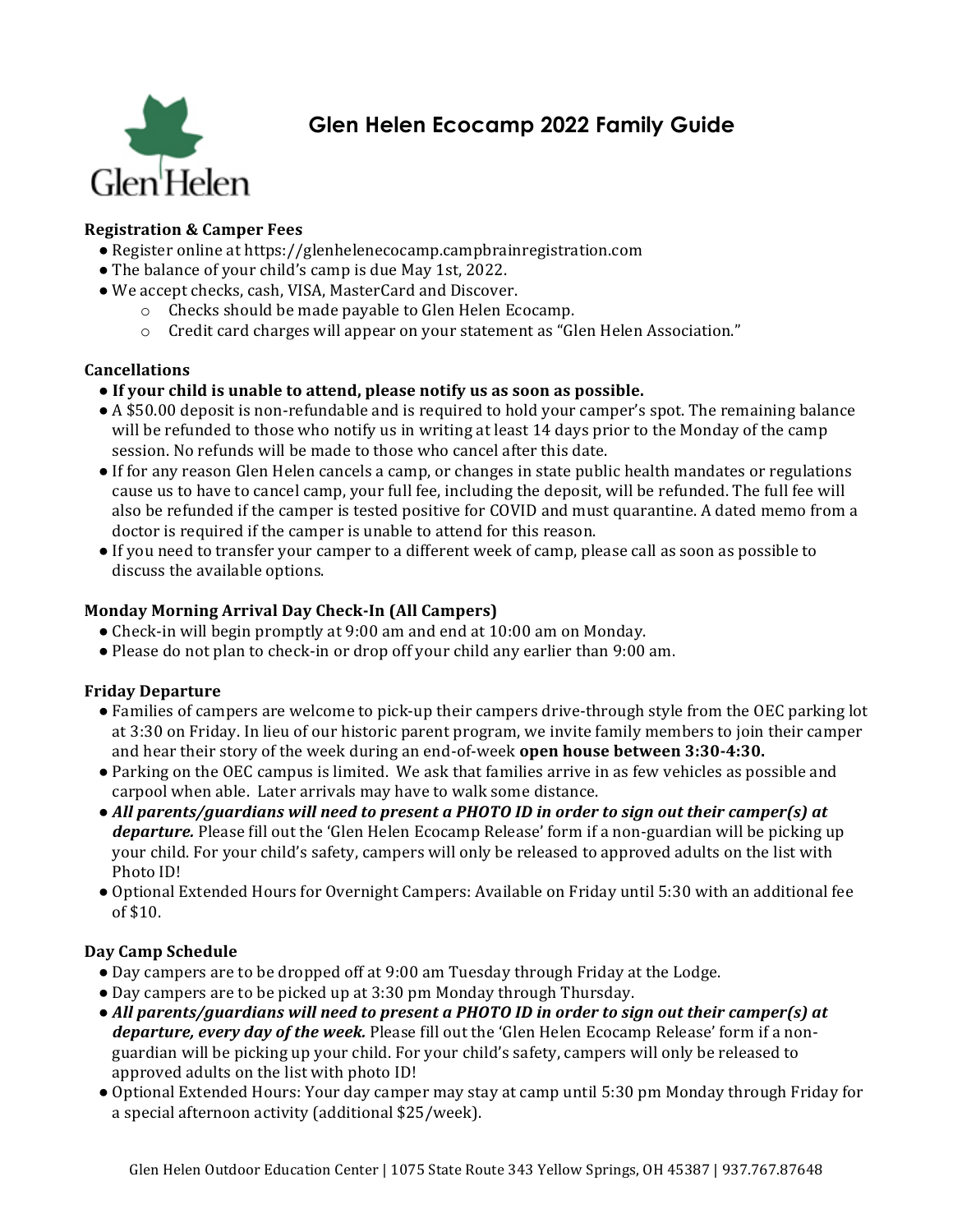• Families of day campers are invited to join their camper and hear their story of the week during an endof-week **open house between 3:30-4:30 on Friday** or they may be picked up in a drive-thru style similar to the rest of the week.

# **Progressive Camp Schedule**

- Progressive campers are to be dropped off at 9:00 am Tuesday through Thursday,
- Progressive campers are to be picked up at 5:30 pm Monday through Wednesday.
- All parents/guardians will need to present a PHOTO ID in order to sign out their camper(s) at *departure, every day of the week.* Please fill out the 'Glen Helen Ecocamp Release' form if a nonguardian will be picking up your child. For your child's safety, campers will only be released to approved adults on the list with photo ID!
- Progressive campers will spend the night in our dorms on Thursday evening. Please bring an overnight bag and bedroll to Thursday morning drop-off.
- Families of campers are invited to join their camper and hear their story of the week during an end-ofweek **open house between 3:30-4:30 on Friday** or they may be picked up in a drive-thru style similar to the rest of the week.
- Optional Extended Hours: Available on Friday until 5:30 with an additional fee of \$10.

# **Special Pick-up Arrangements**

- If someone other than a parent/guardian will be picking up a camper, we must have a signed 'Glen Helen Ecocamp Release' form for that individual, and *they must present a PHOTO ID in order to sign out your child!*
- Please notify staff at check-in if your camper(s) will be picked up early from camp for any reason.

## **Health**

- We must have a completed and signed Health Information Form for each child.
- We recommend, but do not require, that your child be examined by her or his physician before attending Ecocamp.

## **Medications**

- If your child is coming with any medication, vitamin or supplement, the Medication Administration Form must be completed in full.
	- A physician's signature is required for any prescription medications and/or non-prescription *medications that are to be administered at a different dosage or schedule than listed on the prescription bottle or recommended by the drug manufacturer.*
- Medications must be in their original containers with the child's name, dosage and schedule listed.
- Bring medications in a clear zip lock bag clearly labeled with your child's name and camp.
- Medication Administration Form can be found as an attachment to the registration confirmation email or on our website.

## **Food & Special Diets**

- Day campers are served lunch and an afternoon snack each day.
- Progressive campers are served lunch and an afternoon snack each day, and supper, an evening snack on Thursday, and breakfast and lunch on Friday.
- Overnight campers are served breakfast, lunch and supper, as well as an afternoon and evening snack each day.
- A vegetarian option is available at each meal.
- Special accommodations can be made for campers who have food allergies or dietary concerns. **Please** verify any dietary needs on your camper's health information form and if any changes are **necessary, please contact our office to reopen the form and make updates at least one week prior to arrival.**
- Food and candy are not permitted in the dorms. Please do not send any food with your child unless your child has allergy or dietary concerns and you have made special arrangements with our staff.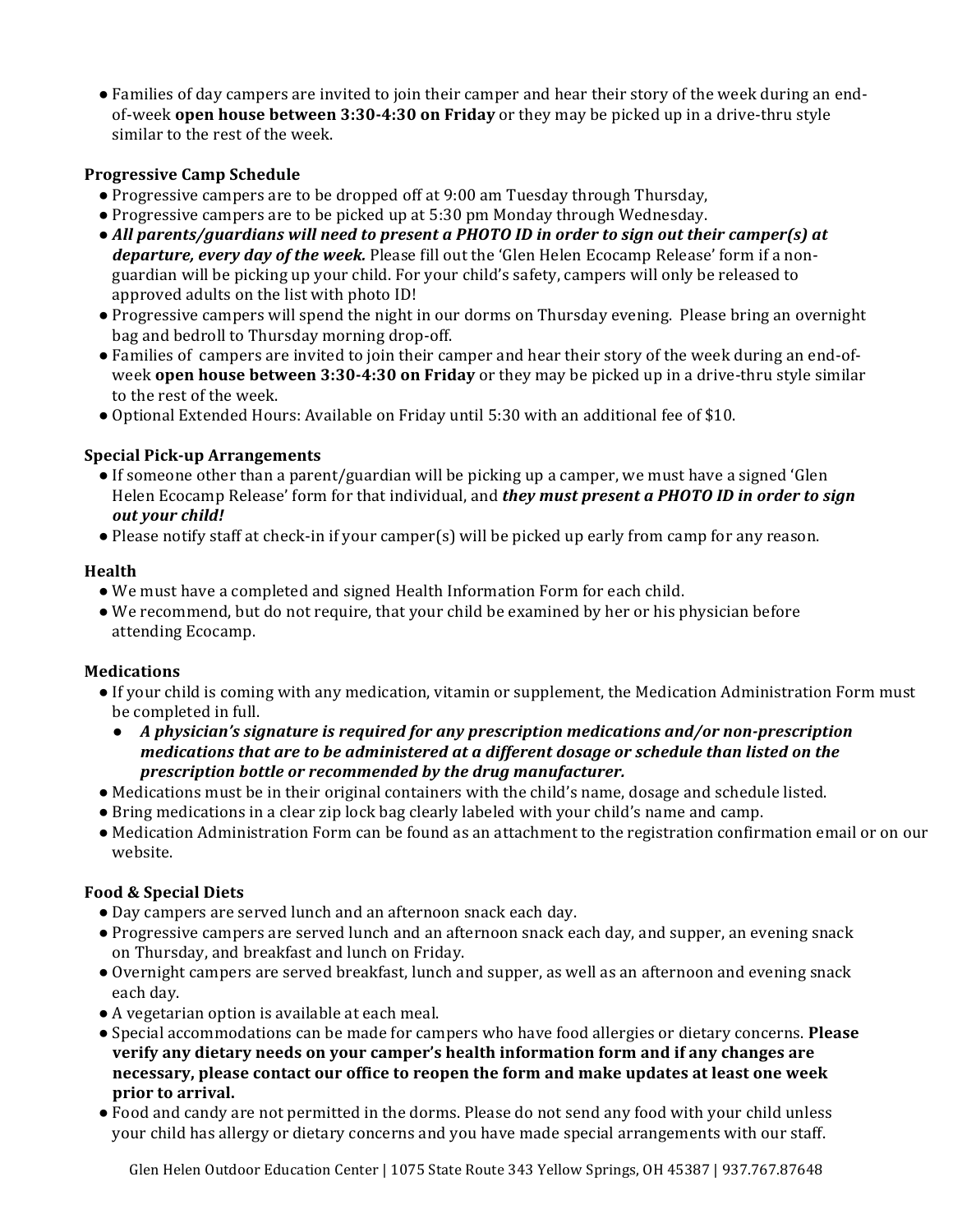• We strive to plan healthy and child friendly meals but we cannot make special arrangements for picky eaters.

### **Medical Assistance**

- All OEC Staff are certified in First Aid, CPR, and Epi-pen administration.
- In the event of sickness or injury, parents and guardians will be notified as soon as possible.
- The Miami Township Fire-Rescue squad is located within minutes of Glen Helen Outdoor Education Center. There are numerous doctors, urgent care centers and emergency rooms in the area as well.
- There is no refund in the event of a child's departure from camp due to illness or injury.
	- $\circ$  It is our policy that campers will be sent home if they have a fever over 101°F.

### **Behavior Management**

- Our behavior management system is based on the "three strike" rule:
	- A camper may be given a strike for a violation of camp rules.
	- If a camper receives two strikes, a phone call is made to the camper's parent/guardian to inform them of the camper's behavior.
	- If a camper receives three strikes, the camper will be dismissed from camp. The camper's parent/guardian will be called to pick up the child.
	- Certain behavior will be grounds for an automatic dismissal. This includes, but is not limited to, physical violence, threats, or sneaking out of the dorms.
	- There is no refund if a camper is dismissed from camp for misbehavior.

### **Homesickness**

- Expect your child to have a great time at camp! However, if homesickness arises, we will do our best to engage your child's interest while creating a friendly and comforting environment.
- We find that phone calls home often make the situation worse. If it is an extreme situation, our staff will keep you informed so that we can move forward with a solution that is best for your child.
- We find that the mere mention of it can trigger feelings of homesickness. Please do not mention homesickness before your child comes to camp so that she or he may have the best opportunity for an enjoyable growth experience.
- Visitations by parents are not permitted during the week, as we have found parent visits to be a trigger of homesickness among campers.

#### **Promotional Photos and Videos**

• Glen Helen staff may take photos and/or videos of campers participating in camp activities for the purposes of marketing in print, electronically, or on the Internet. Campers will not be identified by name without further authorization from a parent/guardian. By signing the 'Glen Helen Ecocamp Release' form you give Glen Helen Ecology Institute permission to publish in print, electronic, or video format the likeness or image of your child.

## **Phone Calls**

- Cell phones are strictly prohibited.
- Campers are not permitted to make or receive phone calls at camp, except in the event of emergencies.
- We will contact you if problematic issues arise. You can also call us during business hours to receive a report on your child's week.

#### **Mail**

• Ecocampers love to receive mail. Please send mail early enough to arrive before Friday to: *Campers name, camp, and week*

Glen Helen Outdoor Education Center, 1075 State Route 343, Yellow Springs, OH 45387

• Do not send food or candy to campers.